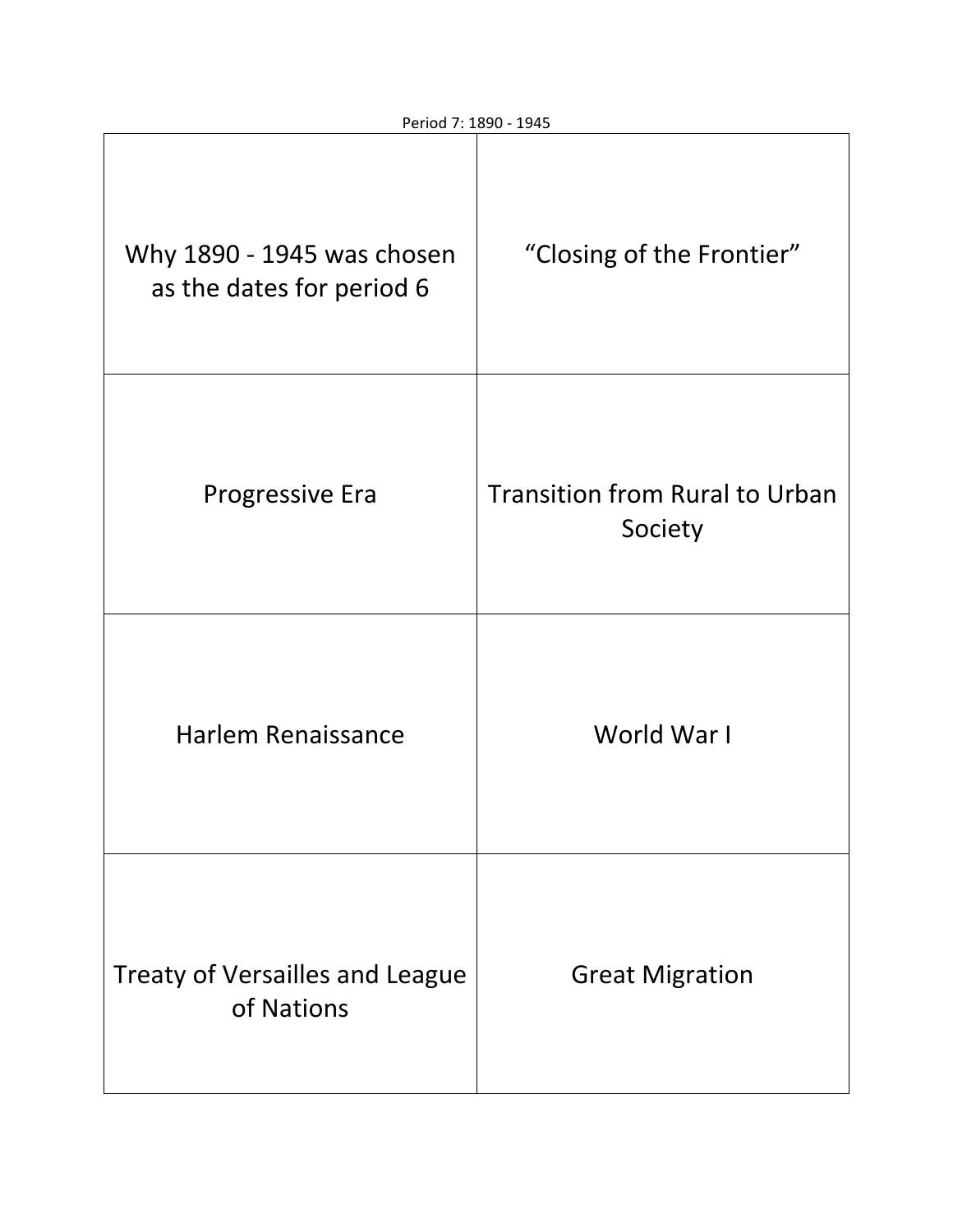| Frederick Jackson Turner's<br><i>Frontier Thesis</i> argued the<br>frontier was "closed." Led<br>many Americans to call for<br>overseas expansion | 1890 begins with the "closing"<br>of the frontier and 1945 marks<br>the end of WWII                                                                                                |
|---------------------------------------------------------------------------------------------------------------------------------------------------|------------------------------------------------------------------------------------------------------------------------------------------------------------------------------------|
| US society adjusted as more<br>people moved to cities – 1920<br>census – more people live in<br>cities than rural areas                           | $1890 - 1920$ , Progressives<br>tended to be women, middle<br>class, and live in urban areas.<br>Progressives sought to use<br>government influence to solve<br>societal problems. |
| US entrance in 1917. US<br>played a relatively minor role<br>in the war, but large role in<br>postwar negotiations.                               | <b>Celebration of African</b><br>American culture through<br>music, poetry, and writing. Key<br>people – Langston Hughes,<br>Claude Monet, Zora Neale<br><b>Hurston</b>            |
| Mass movement of African<br>Americans from the South to<br>the North during WWI for<br>economic opportunities                                     | Treaty that ended WWI;<br>League led to debates over the<br>role of the US in the world;<br>ultimately, the US did NOT join<br>the League                                          |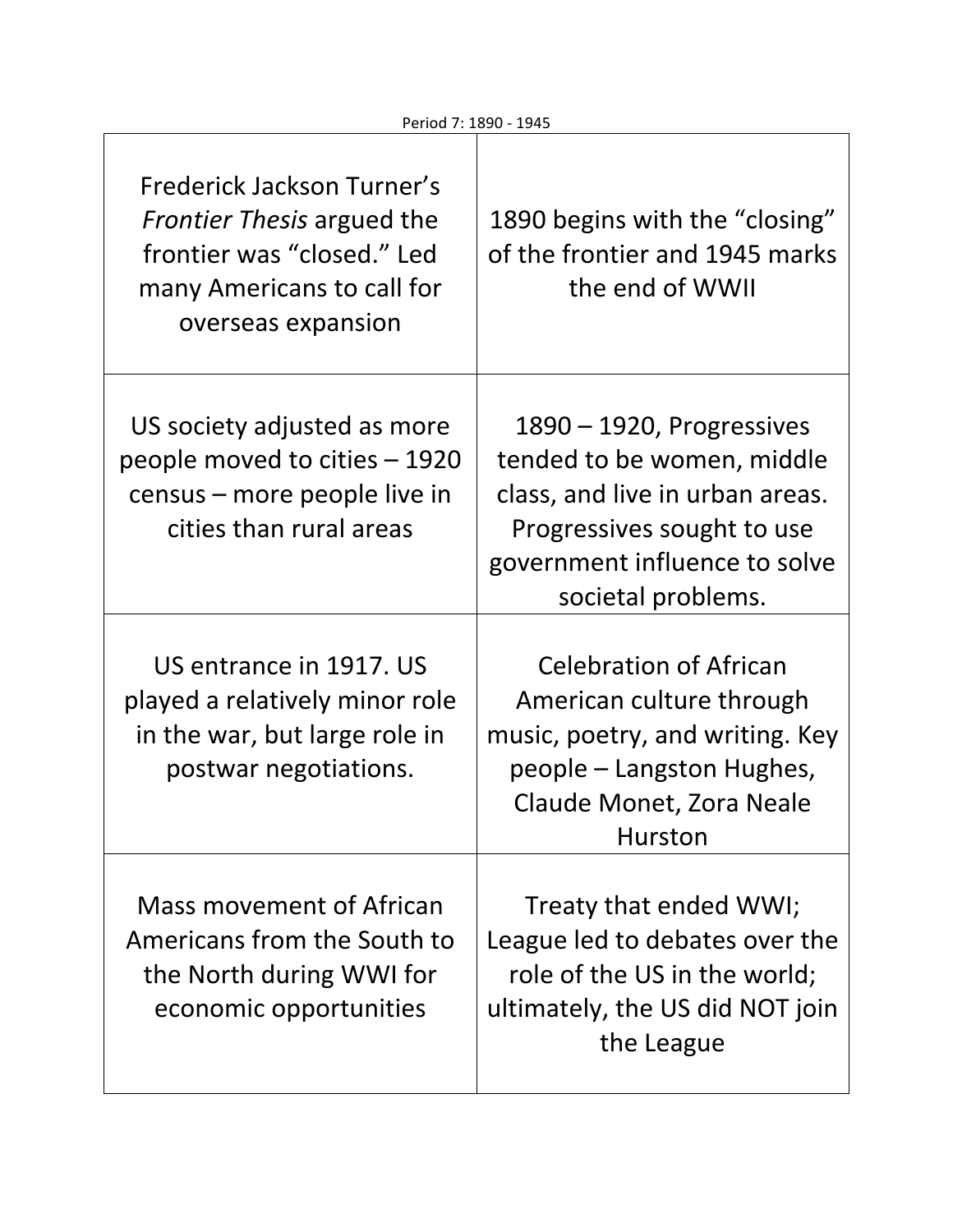|                                       | <b>Red Scare</b>                              |
|---------------------------------------|-----------------------------------------------|
| <b>Restrictive Immigration Quotas</b> | <b>Great Depression</b>                       |
| <b>New Deal</b>                       | World War II                                  |
| Japanese Internment                   | Decision to Drop the Atomic<br>Bombs on Japan |